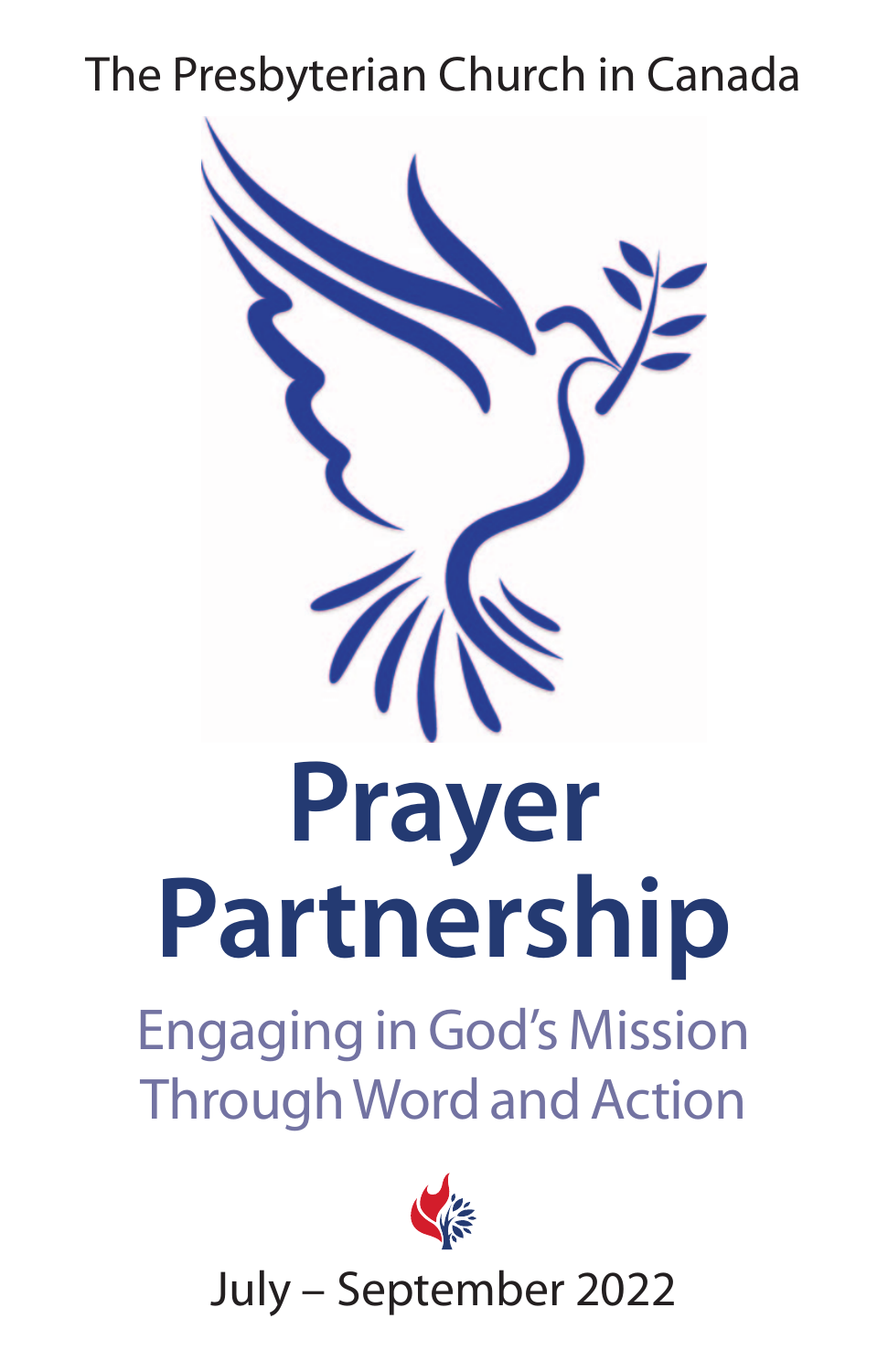Life in Christ involves prayer, the seeking of God's will and blessing on all of life. Prayer is openness to the presence of God. In words, or the absence of words, prayer is the focusing of our lives towards God.

—Living Faith 8.1.4

Praying for and with PCC congregations, committees, agencies, people and partners is one way of engaging in God's mission in the world and focusing our lives on God.

The prayers, mission and social action stories in the Prayer Partnership reflect the ministry of the following bodies within The Presbyterian Church in Canada:

Atlantic Mission Society Committee on Church Doctrine Committee on History Ecumenical and Interfaith Relations Committee The General Assembly Office Knox College in Toronto, Ontario Life and Mission Agency Moderator of the General Assembly National Indigenous Ministry Council The Presbyterian Church in Canada Archives The Presbyterian College in Montreal, Quebec Vancouver School of Theology in British Columbia Women's Missionary Society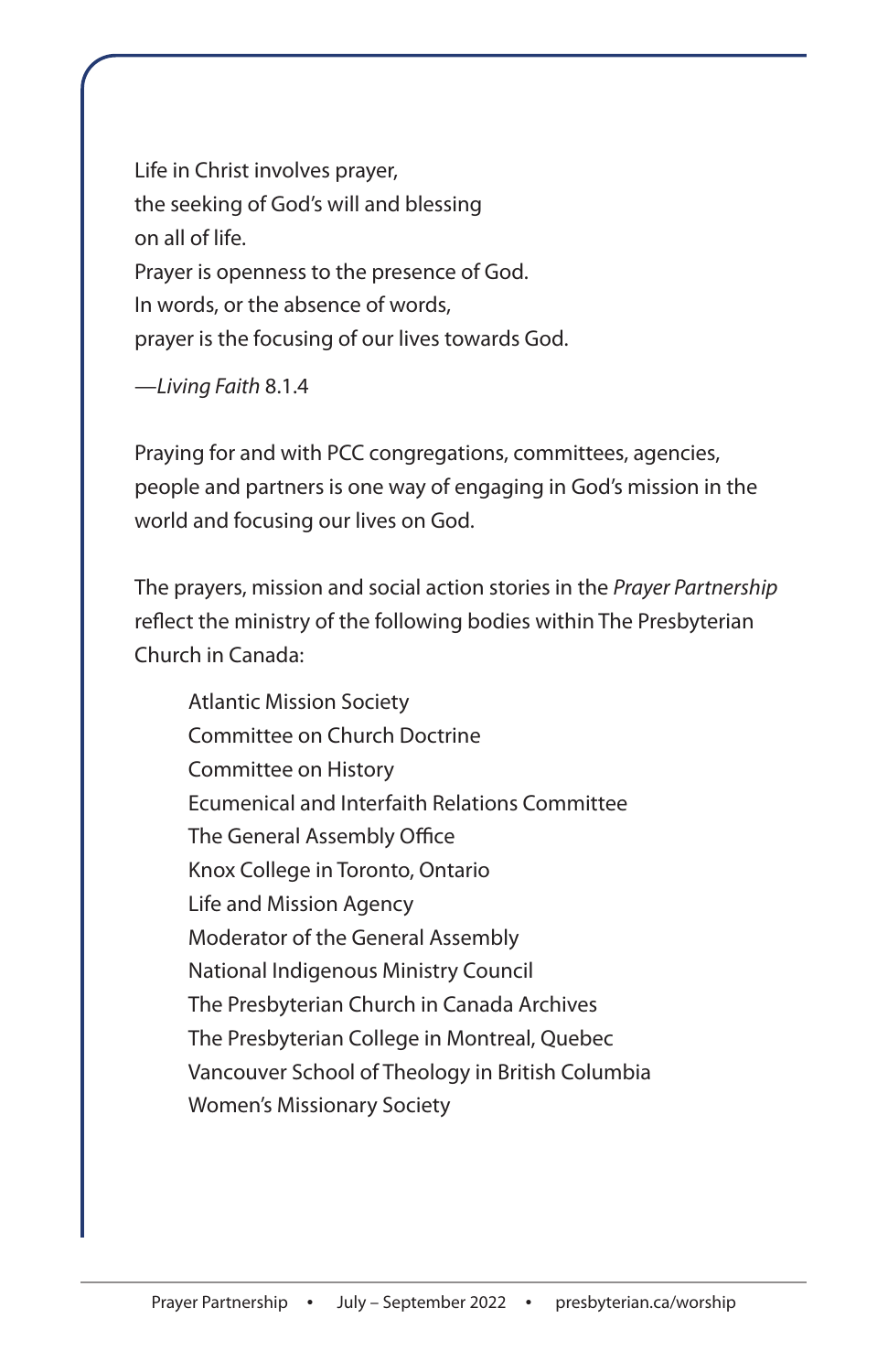### **SOCIAL ACTION SPOTLIGHT**

## **The Opioid Public Health Crisis**

It was reported by the Public Health Agency of Canada that, as of 2017, Canada has the second highest rate of opioid use per capita in the world, behind the United States. Between January 2016 and September 2021, an estimated 26,690 people in Canada died from an apparent opioid-related overdose. There have been record numbers of opioid-related deaths and hospitalizations during the COVID-19 pandemic. A response to an overture regarding the opioid crisis adopted by the General Assembly in 2018 concluded that:

"Responses to the opioid crisis need to remove shame and [stigma] and address the suffering of people, caused by numerous factors that are often beyond the control of any one person, community or level of government and will only be effectively addressed when all parties work together to respond to a multi-faceted public health crisis" (A&P 2018, p. 352).

Jesus' ministry was marked by fellowship with people, no matter their circumstances, and by healing. The Presbyterian Church in Canada has advocated for increased funding for addictions treatment services and affirmed safe consumption/injection sites as a life-saving, harm reduction measure.

### **What can you do?**

- **•** Talk and pray about substance use and addiction at your church. Educational materials are available online on the Social Action Hub of the PCC website: presbyterian.ca/well-being.
- **•** Compile contact information for programs and services for people in crisis. Ensure church leaders have access to this information.
- **•** Consider getting a naloxone kit and become trained in its use.
- **•** Advocate for improved access and increased capacity for public health services, especially those that provide mental health and addiction support, and for policy makers to develop plans in consultation with people who have lived experience with substance use.
- **•** Examine and address your own prejudice towards people who use drugs. Refrain from using dehumanizing language.

If you are concerned about your own opioid use or that of a loved one's, talk to a doctor.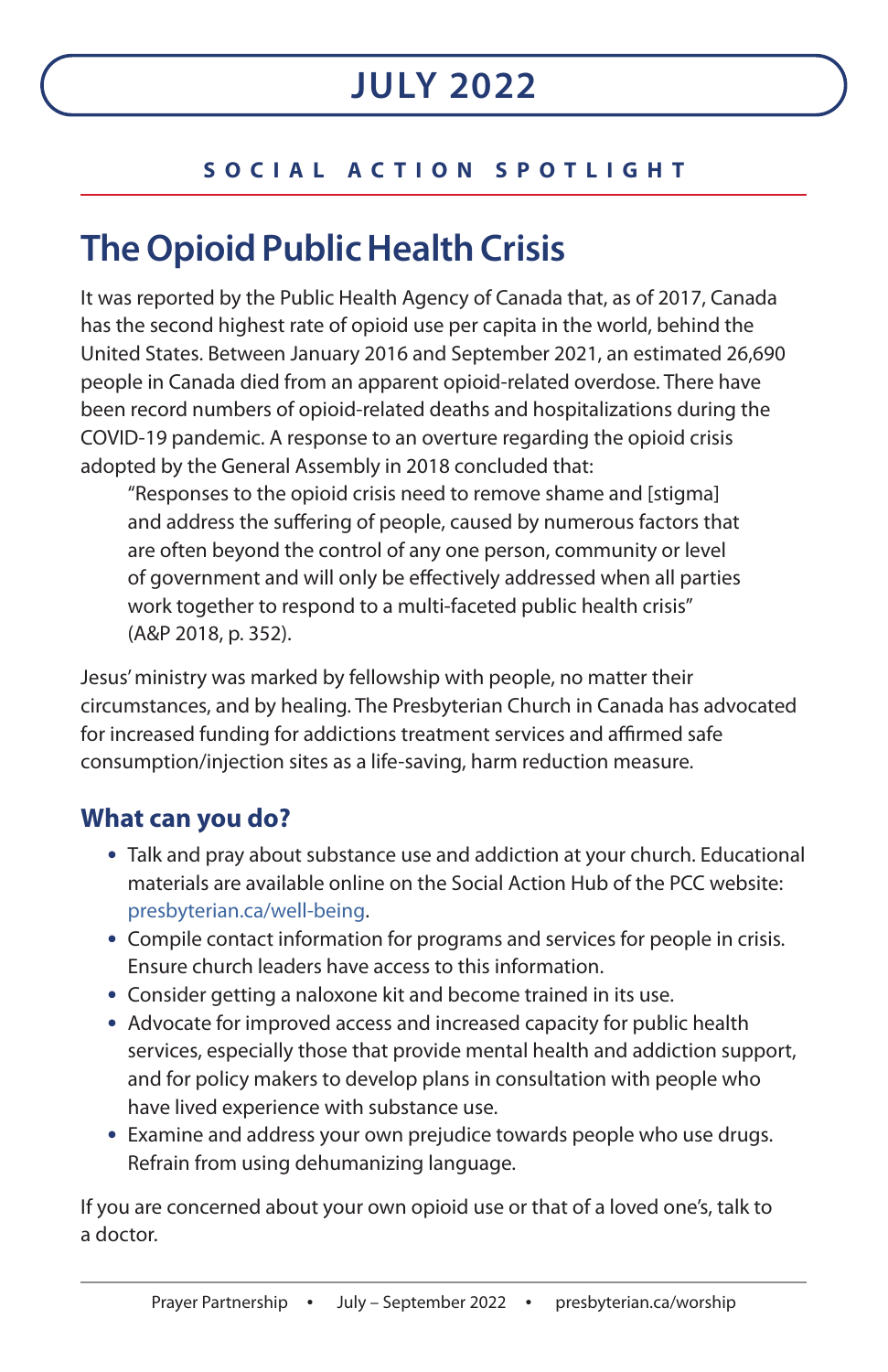## **Sunday, July 3 MISSION MOMENT**

**Millions of people are in need of humanitarian assistance due to the Russian invasion of Ukraine.** Larysa, her husband and her daughter escaped Kharkiv after spending four nights in the basement of their home due to bombings in the city. "Everyone wanted to travel out of Kharkiv. There were many people at the train station," shared Larysa. The family found shelter in a refugee centre supported by the ACT Alliance. "We are happy to have a place to sleep and where it is warm. It is safe here. I am glad our children are alive." Presbyterian World Service & Development is



supporting Hungarian Interchurch Aid with an appeal issued by the ACT Alliance to provide emergency food assistance, essential non-food aid, health and emergency mental health support to refugees and internally displaced people.

### **DAILY PRAYERS**

**Friday, July 1 (Canada Day)** We pray that Canada will be a just, equitable and welcoming country; and we pray for the politicians and public servants who form and keep our laws.

**Saturday, July 2** We give thanks and pray for pastors and congregations of the Reformed Church in Transcarpathia, Ukraine, who are welcoming and showing hospitality to refugees and internally displaced people during the war.

**Sunday, July 3** We pray for peace; and we give thanks for the life-saving aid and support Presbyterian World Service & Development partners are providing to families suffering the terrifying consequences of war in Ukraine.

**Monday, July 4** Spirit of gentleness and peace, we pray that you rescue us from cynicism and the acceptance of war as normal. May your peace get traction in your world today.

**Tuesday, July 5** We pray for the people who gather and serve at Winnipeg Inner City Missions, and we give thanks for their mission and ministry.

**Wednesday, July 6** We pray for summer camps and their staff as they work to foster safe environments for gender-diverse children.

**Thursday, July 7** We pray for summer ministry students.

**Friday, July 8** We pray for the members and work of the Life and Mission Agency Committee.

**Saturday, July 9** Show us your ways, Lord, teach us your paths. Guide us in your truth and teach us, for you are God our Saviour, and our hope is in you.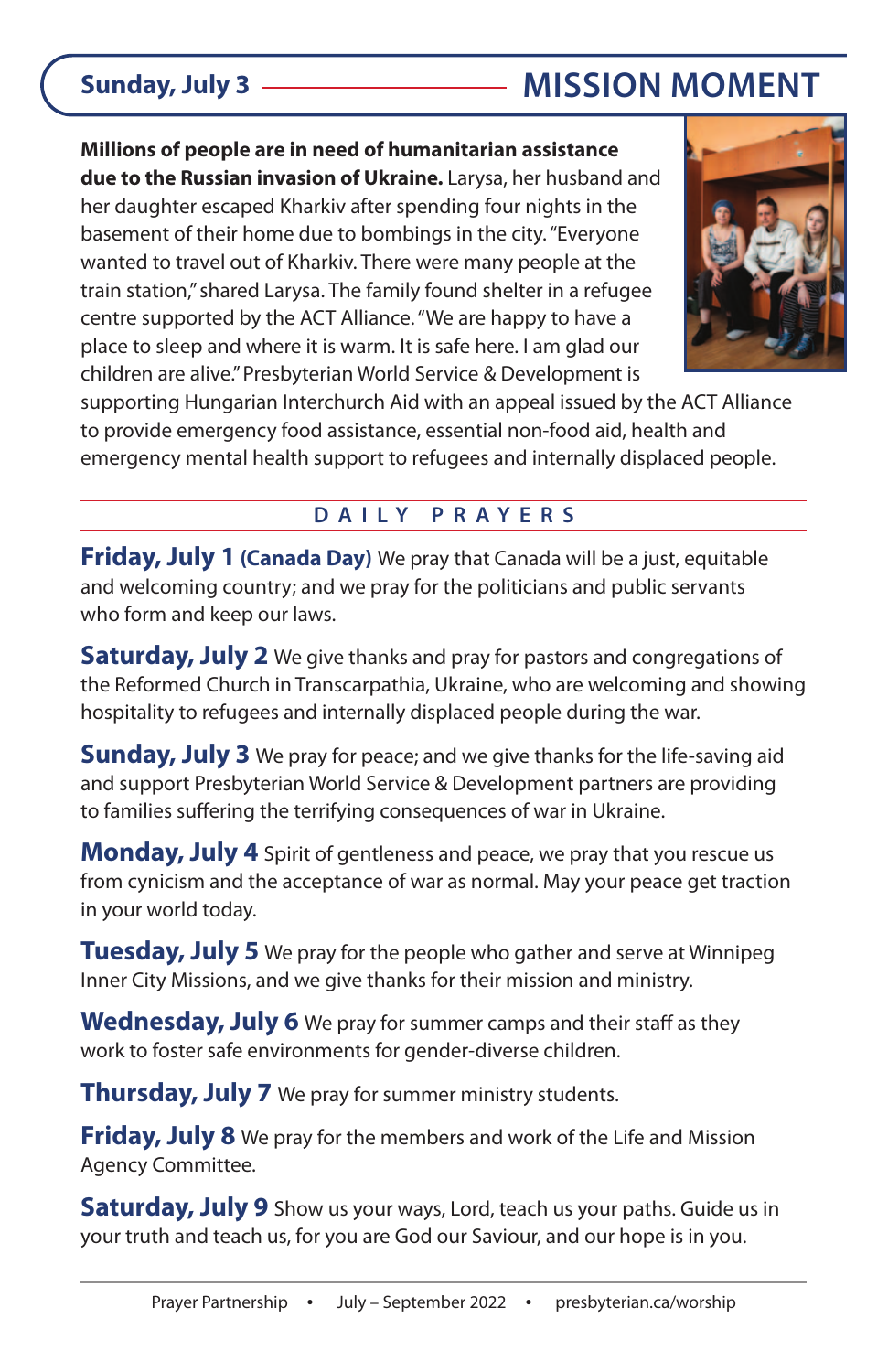## **Sunday, July 10 MISSION MOMENT**

"We left our home after a severe drought destroyed our crops and caused us to lose all of our livestock," shared Hodan Hassan, who lives with her husband and their three children in Somalia. As a result of not having enough food, Hodan's 14-month-old child Suheyb became severely malnourished. When a community nutrition worker performed a home visit and screened Suheyb and his siblings for malnutrition, it was confirmed that Suheyb's life was in danger and



that she needed immediate treatment. Two weeks after enrolling in an outpatient program that provided therapeutic nutrition support, **Suheyb's weight was significantly healthier. "I am very happy to see my child's health improve," expressed Hodan.** This project is supported by Presbyterian World Service & Development in partnership with Canadian Foodgrains Bank.

### **DAILY PRAYERS**

**Sunday, July 10** We pray for infants and children who suffer from malnutrition in Somalia, and we give thanks for the feeding programs supported by the church through Presbyterian World Service & Development that work to improve their health.

**Monday, July 11** In this summer season of rest and renewal, we pray that people and families experience joy and love as they share special times together.

**Tuesday, July 12** We pray for ministers and professional church workers struggling with stress, burnout, and physical and mental health issues after over two years of ministry during the COVID-19 pandemic.

**Wednesday, July 13** We pray for ministers serving in institutional chaplaincy positions, and for the Rev. Anita Siposne-Demeter, who serves as chaplain at Glen Hill Terrace, a long-term care facility in Whitby, Ontario.

**Thursday, July 14** We pray for the members of the Canadian Ecumenical Anti-Racism Network, who are supporting church communities working for racial justice across Canada.

**Friday, July 15** We pray for the people, ministries and mission of the Presbytery of Kamloops in British Columbia.

**Saturday, July 16** We pray for the people who gather and serve at Hummingbird Ministries in Vancouver, British Columbia, and we give thanks for their mission and ministry.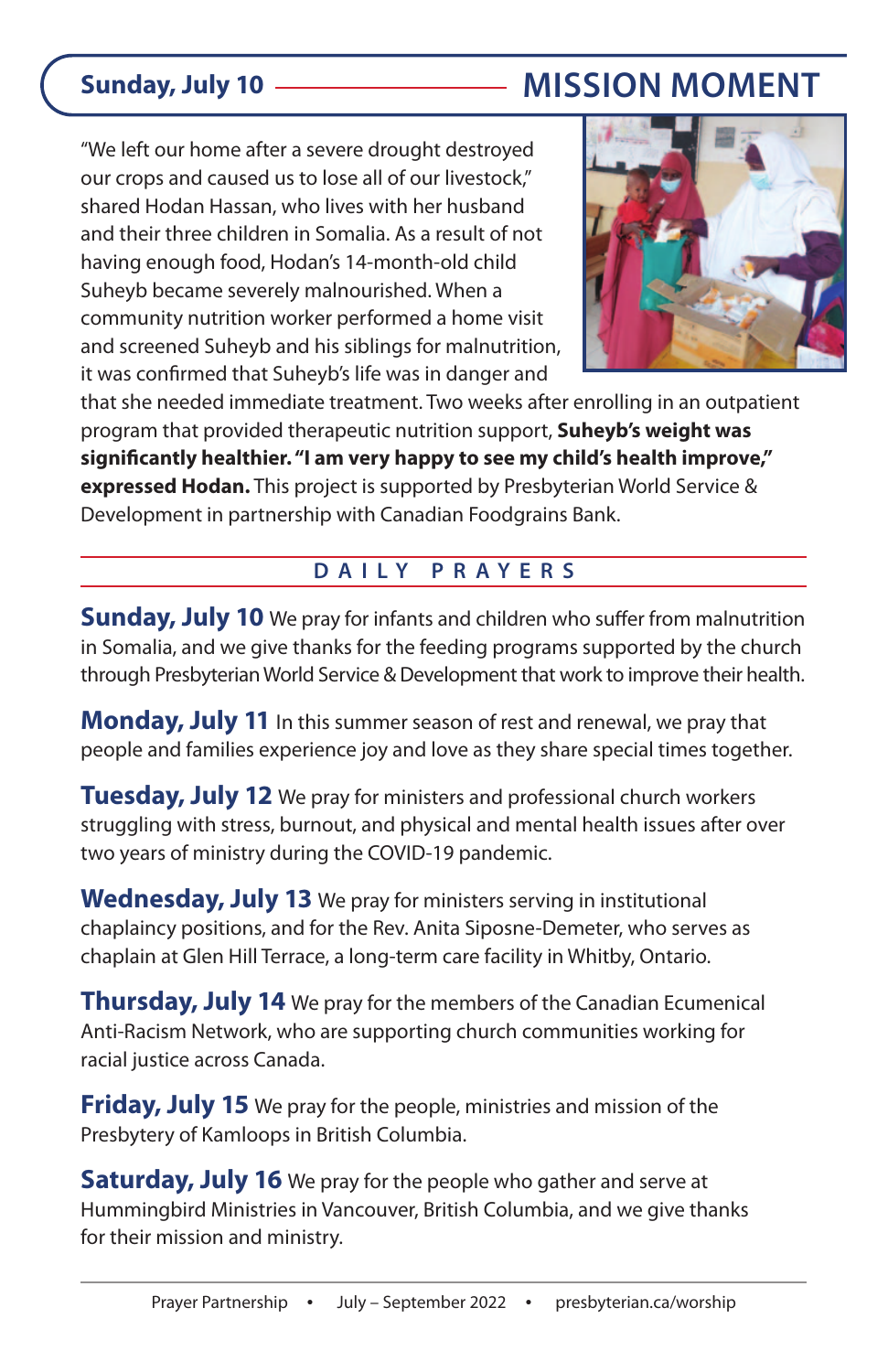## **Sunday, July 17 MISSION MOMENT**

#### **Presbyterians Sharing is empowering women leaders through theological education in**

**Malawi.** Bright and capable Malawian women often face obstacles in pursuing higher education, including those that arise as a result of economic and gender-based reasons. Recognizing the gender gap and the need for more female leaders, the PCC agreed to financially support Miriam and Roselyn, teachers from Blantyre, in completing a



two-year, part-time Master of Theology in Ministry Studies. This graduate program is a collaboration between Aberdeen University and Zomba Theological College. With deep faith and eagerness to learn, we look forward to how God will use Miriam and Roselyn in churches, colleges or other opportunities!

#### **DAILY PRAYERS**

**Sunday, July 17** We pray for female theological students who are overcoming obstacles and pursuing higher education at Zomba Theological College in Malawi.

**Monday, July 18** We pray for farmers in Guatemala who are learning how to prepare nutritional food from their gardens with support from the PCC through Presbyterian World Service & Development partners.

**Tuesday, July 19** We pray for the Canadian Council of Churches as member churches witness together to the unity of Christ's church.

**Wednesday, July 20** We give thanks and pray for archivists who work to preserve and care for the historical records of the church.

**Thursday, July 21** We pray for wisdom to care for the earth and act now as God's stewards for the good of future generations and all of God's creatures.

**Friday, July 22** We pray for Westside Presbyterian Church in Cambridge, Ontario, as the congregation undergoes the search process for their next minister, and for Interim Moderator, the Rev. Megan Penfold.

**Saturday, July 23** We pray for the Anamiewigummig Fellowship Centre in Kenora, Ontario, and give thanks for the Director, Yvonne Bearbull, who is called by her community to pray, advocate and intervene in times of deep sorrow, isolation and loss.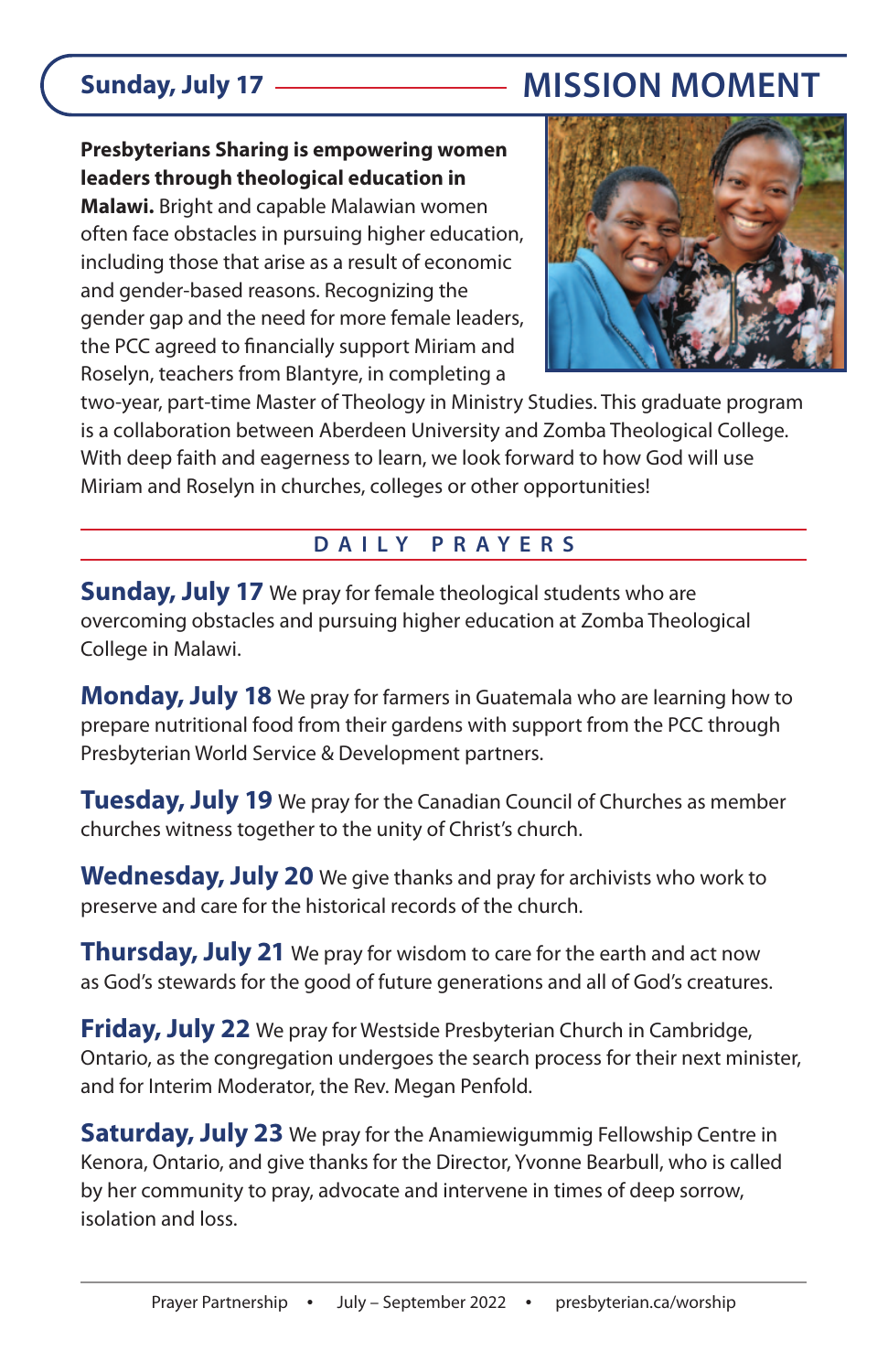## **Sunday, July 24 MISSION MOMENT**

In Afghanistan, Samaaneh was born with hemiplegia, a form of muscle paralysis that affects one side of the body. Samaaneh's father worked as a teacher and made enough money to support his wife and three children, and also pay for Samaaneh's physiotherapy. After the Taliban took control of Afghanistan, the family fled to Pakistan. While they were able to find refuge in a cramped one-bedroom house, Samaaneh's father couldn't find work, and the family had very little access to financial resources. **Through Presbyterian World Service & Development, in collaboration with ACT Alliance, Samaaneh's family received cash assistance to help with purchasing essential items.** Samaaneh's father has used some of the money to arrange for his daughter to have physiotherapy as well.



### **DAILY PRAYERS**

**Sunday, July 24** We pray for those who have been uprooted by conflict in Afghanistan and give thanks for the emergency assistance that Presbyterians in Canada are providing them through Presbyterian World Service & Development.

**Monday, July 25** We give thanks and pray for churches that are striving to live more lightly on the Earth by taking steps to improve energy efficiency in church buildings and by developing community gardens.

**Tuesday, July 26** We pray for the people, ministries and mission of the Presbytery of Assiniboia in Saskatchewan.

**Wednesday, July 27** We pray for the ministry, staff and campers at Presbyterian camps across the country.

**Thursday, July 28** We give thanks and pray for musicians and singers in congregations who help to lead our praise of God.

**Friday, July 29** We pray for the people who gather and serve at Place of Hope Indigenous Presbyterian Church in Winnipeg, Manitoba, and we give thanks for their mission and ministry.

#### **Saturday, July 30 (World Day Against Trafficking in Persons)**

We pray for an end to all forms of human trafficking.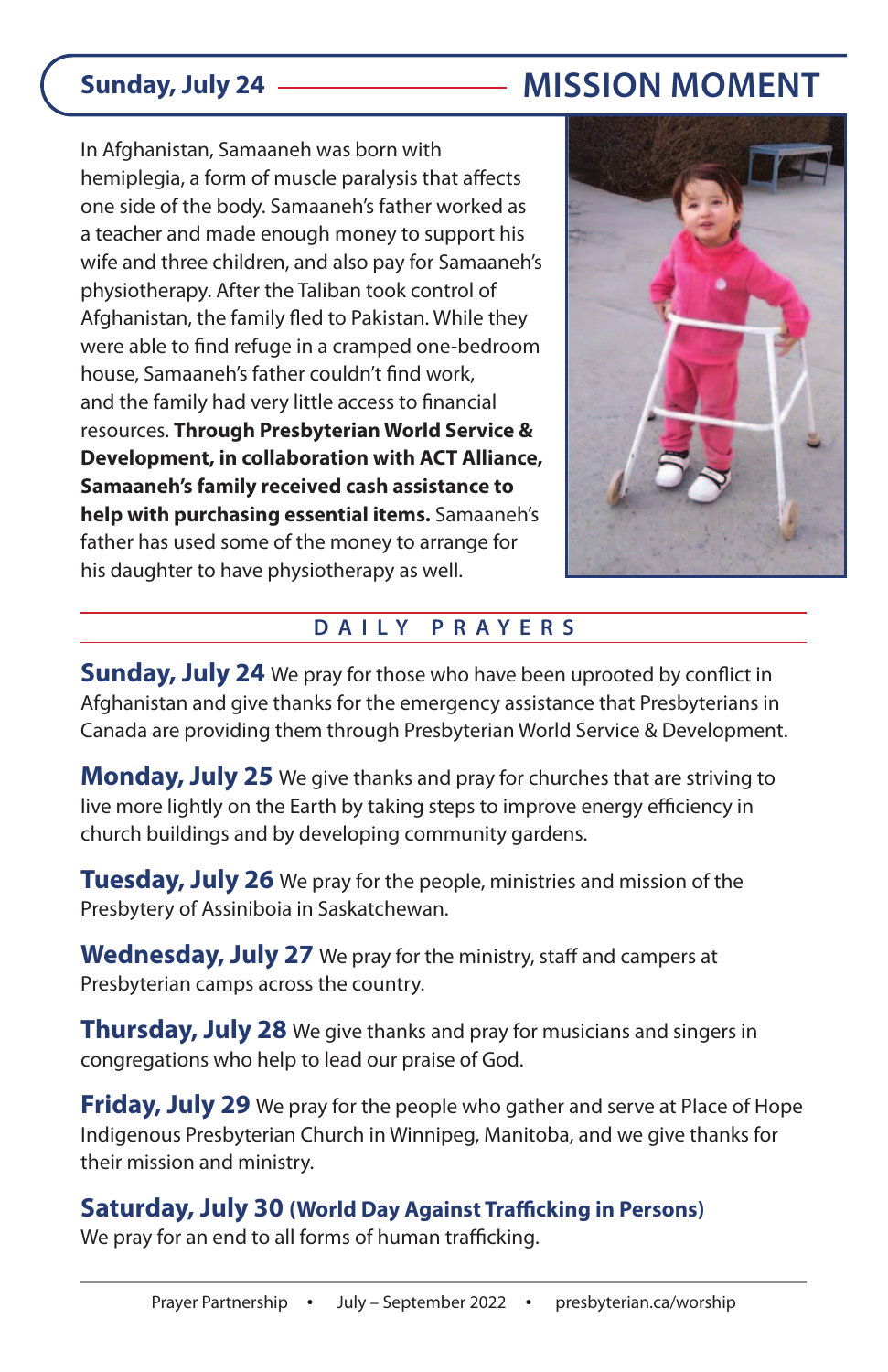### **SOCIAL ACTION SPOTLIGHT**

## **Conflict and Human Movement**

Every year, millions of people are forced to leave their homes due to conflict and violence. At the end of 2020, there were 82.4 million displaced people. The war in Ukraine has already added more than 12 million people to those numbers.

Finding long-term solutions for those forcibly displaced is a challenge. While voluntary return to their home countries is the preferred outcome, a lack of political solutions to conflict, protracted violence and instability ultimately means that many will never return home. Displacement lasts 20 years on average for refugees and more than 10 years for most internally displaced people.

The vast majority of the forcibly displaced are hosted in low-income countries, which puts a strain on host communities and resources. Lack of access to shelter, food and other basic services is a huge challenge. In response, Presbyterian World Service & Development (PWS&D) provides food assistance and humanitarian support to refugees and displaced people around the world—providing a lifeline in times of uncertainty and distress.

Congregations and groups within the PCC have been actively working to welcome refugees to Canada for decades under the sponsorship agreement held with the Government of Canada.

### **What can you do?**

- **•** Learn more about how your congregation could support refugees in Canada and abroad. Further information is available to read in the Summer edition of the Presbyterian Connection newspaper (pp. 35–37).
- **•** Millions of people who are forced to flee their homes due to conflict do not have refugee status and the internationally recognized protections that come with that status. Learn about KAIROS' migrant justice advocacy initiatives and how to take action at kairoscanada.org/what-we-do/migrant-justice.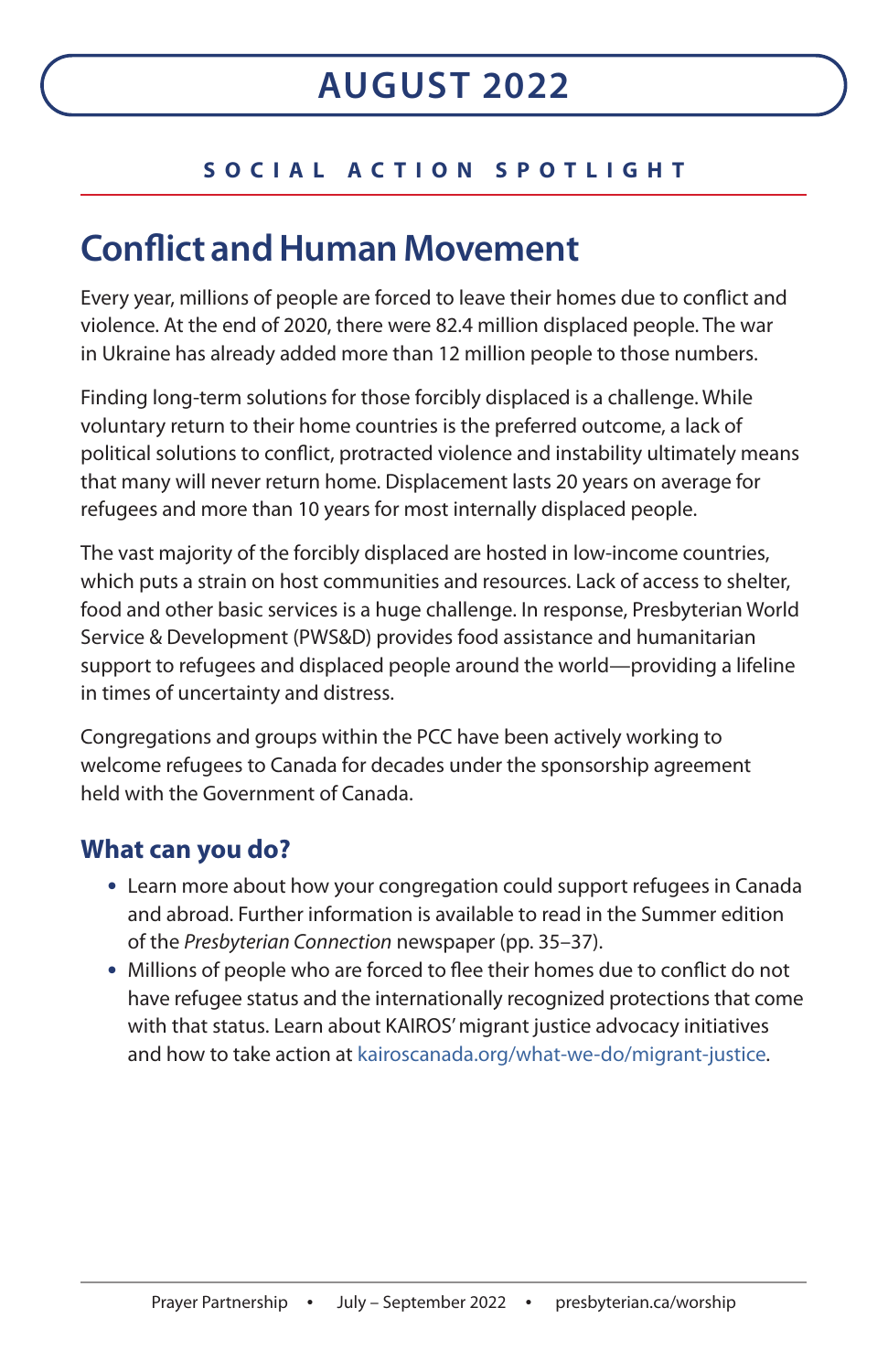## **Sunday, July 31 MISSION MOMENT**

**God has done amazing things at Montreal West Presbyterian Church in**

**Quebec!** Over the past few years, with support from Presbyterians Sharing, the church has transitioned into a thriving multicultural ministry filled with energy and hope. Though the congregation has



already done much good work in bringing a new vision and vitality to the church, they aren't stopping there. They have their sights set to the future, wholeheartedly embracing youth ministry and seeing and treating their youth as the leaders of tomorrow. This new focus on youth ministry has youth participating in all levels of governance and worship leadership, and the transformation continues.

### **DAILY PRAYERS**

**Sunday, July 31** We pray for Montreal West Presbyterian Church in Quebec as the congregation works to uplift and empower youth to participate fully in the life of the church.

**Monday, August 1** We pray for those enjoying vacations. May they find their souls restored by God's green pastures and still waters (Psalm 23).

**Tuesday, August 2** We pray for health-care workers at the Mulanje Mission Hospital in Malawi, a partner of Presbyterian World Service & Development, as they provide nutrition and educational support to vulnerable children and their guardians.

**Wednesday, August 3** We pray for those who serve in interim ministries as they work with congregations in transition by helping those congregations discern God's future for mission and ministry.

**Thursday, August 4** We pray for the people who gather and serve at the house churches in the Cariboo region of British Columbia, and we give thanks for their mission and ministry.

**Friday, August 5** We give thanks and pray for the Rev. Linda Patton-Cowie of St. Mark's Presbyterian Church in Orillia, Ontario, who serves as the PCC representative on the Taiwan Ecumenical Forum for Justice and Peace.

### **Saturday, August 6 (Anniversary of the 1945 bombing of Hiroshima)**

We remember the victims of the atomic bombing of Hiroshima and Nagasaki, Japan, on this day in 1945, and we pray for a world without nuclear weapons.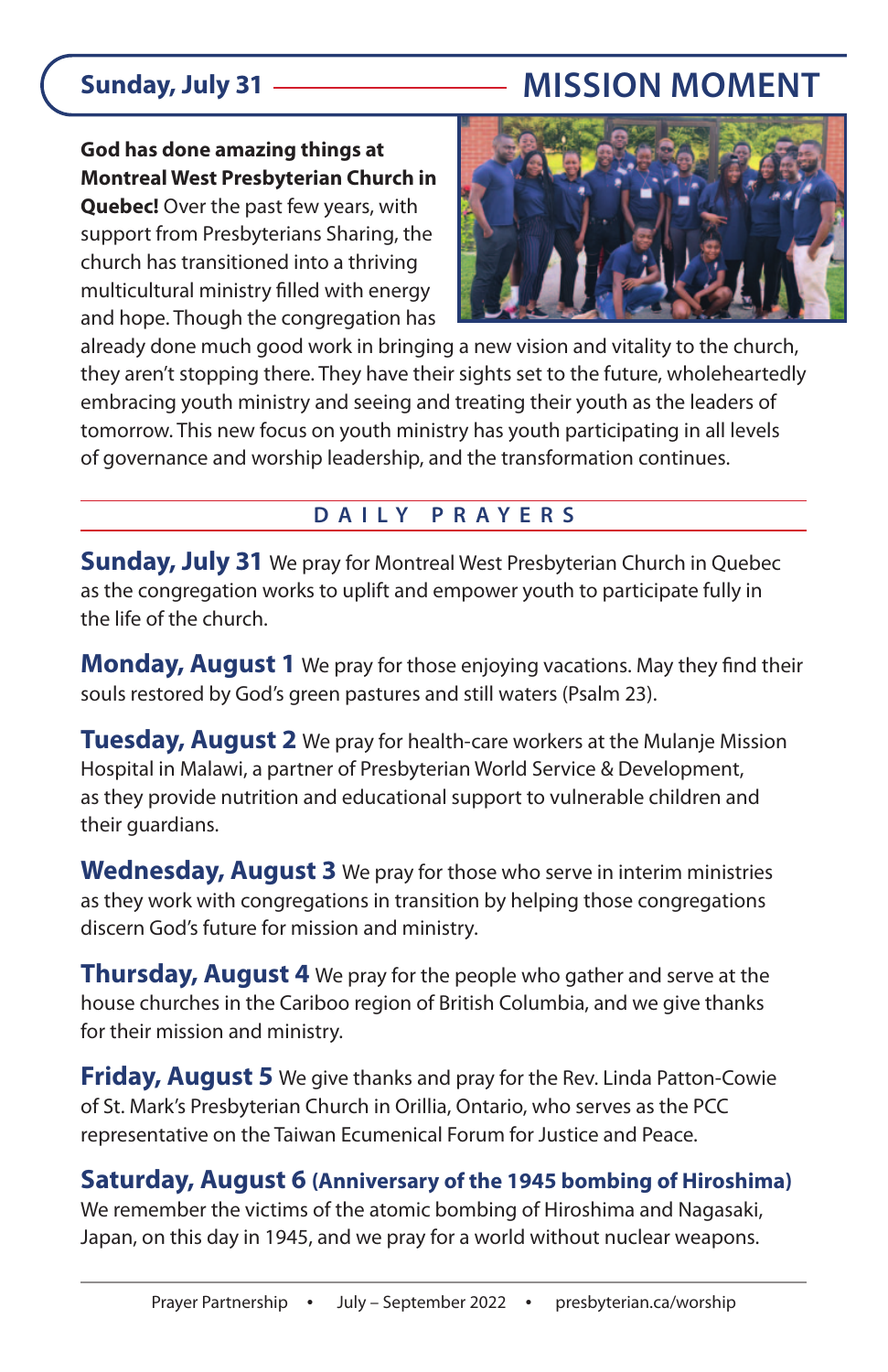## **Sunday, August 7 MISSION MOMENT**

**Conflicts in Yemen, Syria, Afghanistan and, most recently, Ukraine have caused mass**

**displacement of millions of people.** As a result, many struggle to make ends meet and severely lack food, causing some to experience extreme hunger and malnutrition. Through Presbyterian World Service & Development (PWS&D), the church is responding to these urgent needs. In Syria, food baskets are provided to internally



displaced people and their host communities. In Yemen, local partners supply food vouchers to help the most vulnerable families meet their basic needs. In response to the war in Ukraine, food assistance is being provided to those displaced in the country as well as to those who have fled to neighbouring countries. This emergency food assistance is done in collaboration with its ecumenical partners at Canadian Foodgrains Bank, where funds are matched.

#### **DAILY PRAYERS**

**Sunday, August 7** We give thanks and pray for Presbyterian World Service & Development partners in Ukraine, Syria, Yemen and Afghanistan that deliver aid to those living in conflict zones or unsettled situations.

**Monday, August 8** We give thanks for the programs of Edmonton Urban Native Ministry in Alberta that provide a sense of belonging, care and inclusion for people of all nations while upholding Indigenous cultural practices.

**Tuesday, August 9 (International Day of the World's Indigenous Peoples)** We pray that all governments uphold the principles of the United Nations Declaration on the Rights of Indigenous Peoples so that all Indigenous peoples around the world may thrive.

**Wednesday, August 10** We pray for the members and work of the Ecumenical and Interfaith Relations Committee.

**Thursday, August 11** We pray for Hans Lessing, Philip Peacock and Phil Tanis as they share leadership of the World Communion of Reformed Churches.

**Friday, August 12** We pray that congregations searching for a new minister will be filled with hope, wisdom and patience.

**Saturday, August 13** We give thanks and pray for congregations offering Vacation Bible Schools over the summer.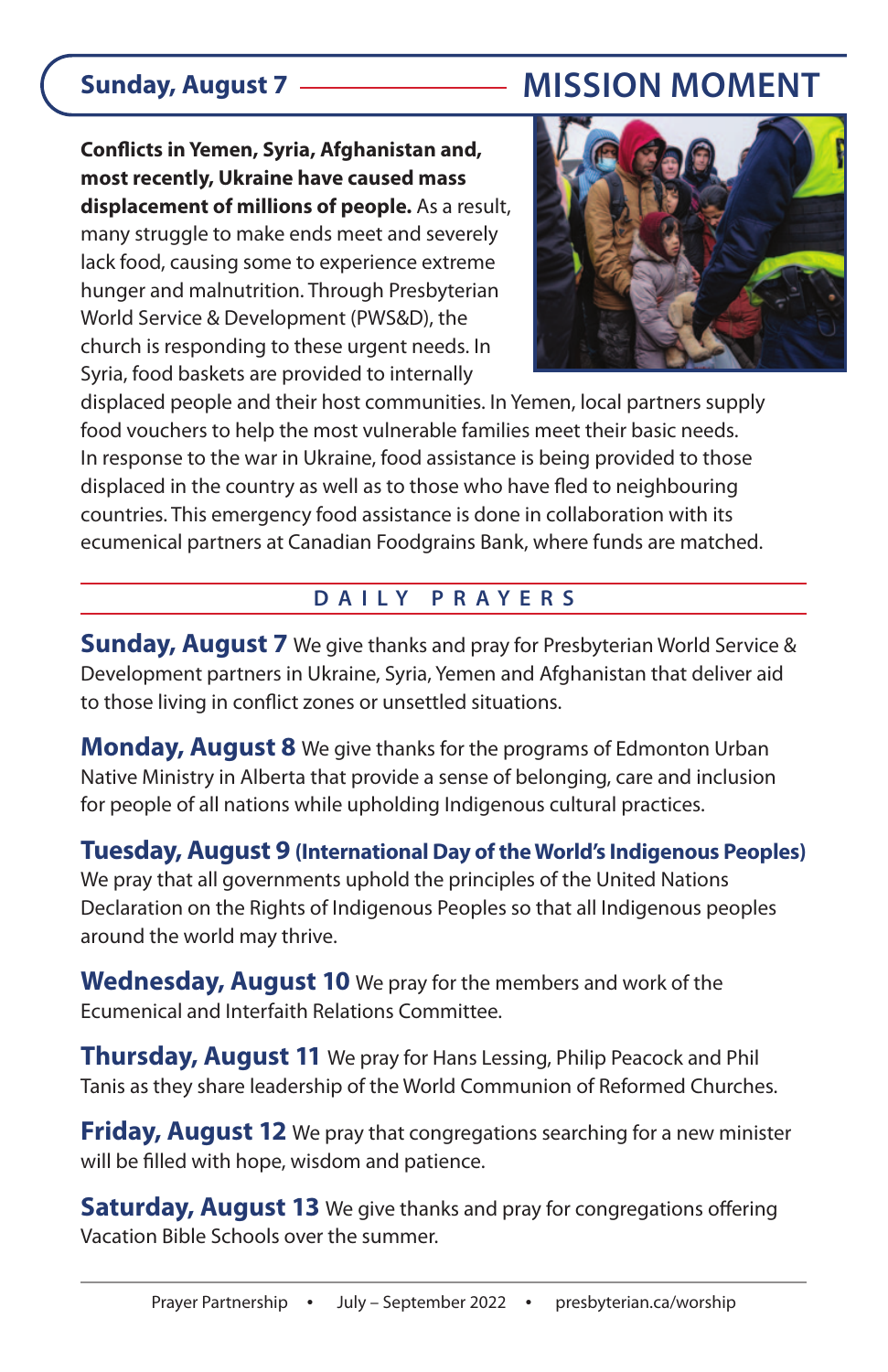## **Sunday, August 14 MISSION MOMENT**

The Raw Carrot Soup Enterprise is a growing social enterprise that is doing so much more than making soup—it is changing lives by employing individuals living with disabilities and mental illness. Meagan is one of the many people who have found meaningful employment at the Raw Carrot. Her work has helped her to gain confidence and skills and to feel proud of who she is and what she



can contribute. Meagan is a huge Raw Carrot fan, as she put it, **"The world should have more Raw Carrots, not just because they have good soup, but because it's a good place to work." With support from Presbyterians Sharing, the Raw Carrot is transforming lives.**

### **DAILY PRAYERS**

**Sunday, August 14** We pray for the staff at the Raw Carrot and give thanks for the meaningful employment and support that this social enterprise provides to people living with disabilities and mental illness.

**Monday, August 15** We give thanks for LGBTQI2+ community organizations that provide support, social connection and advocacy for queer and trans people.

**Tuesday, August 16** We pray for the staff and volunteers at food banks as they endeavour to serve people in need.

**Wednesday, August 17** We pray for congregations that may be experiencing conflict and give thanks for the presbyteries assisting and guiding them.

**Thursday, August 18** We pray for the members and work of the Women's Missionary Society.

**Friday, August 19** We pray that decision makers take steps to protect biodiversity in the earth's ecosystems.

**Saturday, August 20** We pray for the people, ministries and mission of the Presbytery of Niagara in Ontario.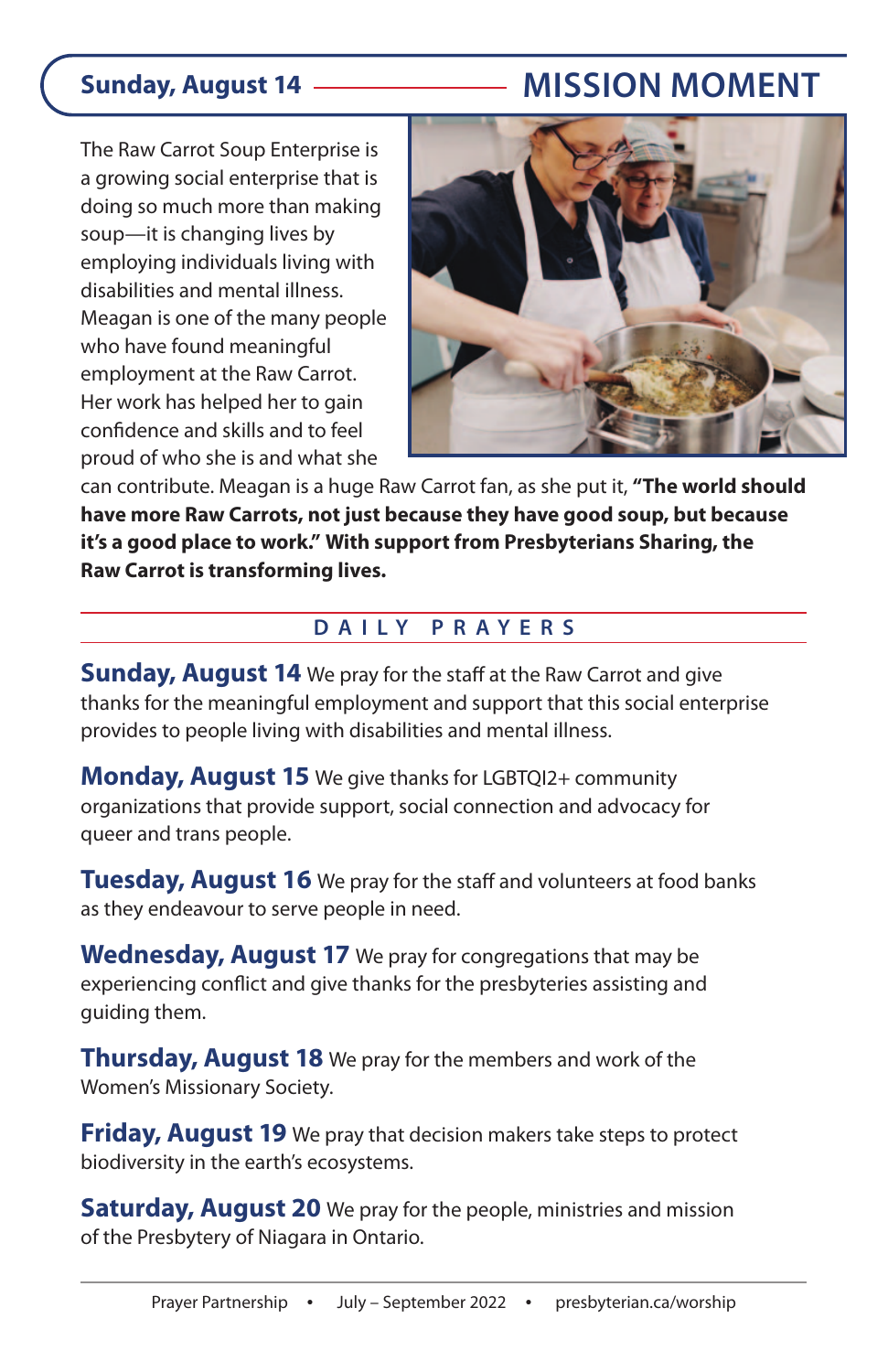## **Sunday, August 21 MISSION MOMENT**

When the Taliban took control of Afghanistan in August 2021, an atmosphere of uncertainty prevailed. **Among the many issues that have surfaced since the Taliban takeover are rapidly spreading hunger and restrictions to education.** International sanctions on the Taliban make it challenging to provide assistance in Afghanistan. When possible,



Presbyterian World Service & Development (PWS&D) provides emergency food assistance with the support of other members of Canadian Foodgrains Bank. PWS&D's partner in Afghanistan has also established 12 education centres to safely support students while restrictions on education are in place.

### **DAILY PRAYERS**

**Sunday, August 21** As the future for people in Afghanistan remains uncertain under Taliban control, we pray that God grants them the strength to get through this difficult period.

**Monday, August 22** We give thanks for the mission the church supports through Presbyterians Sharing and Presbyterian World Service & Development that works to help those in need.

**Tuesday, August 23** Gracious God, we pray that when we do justice, we may also love kindness and walk humbly with you as a witness to your love for all people.

**Wednesday, August 24** We pray for an end to forced child labour and pray that the efforts of those who promote Fair Trade products across many industries be supported and strengthened.

**Thursday, August 25** We pray for those in the church who are preparing for upcoming meetings and events. May they rise to the challenge of being caretakers of what God has entrusted to us.

**Friday, August 26** We pray for the people who gather and serve at Saskatoon Native Circle Ministry, and we give thanks for their mission and ministry.

**Saturday, August 27** We pray for the people, ministries and mission of the Presbytery of Montreal in Quebec.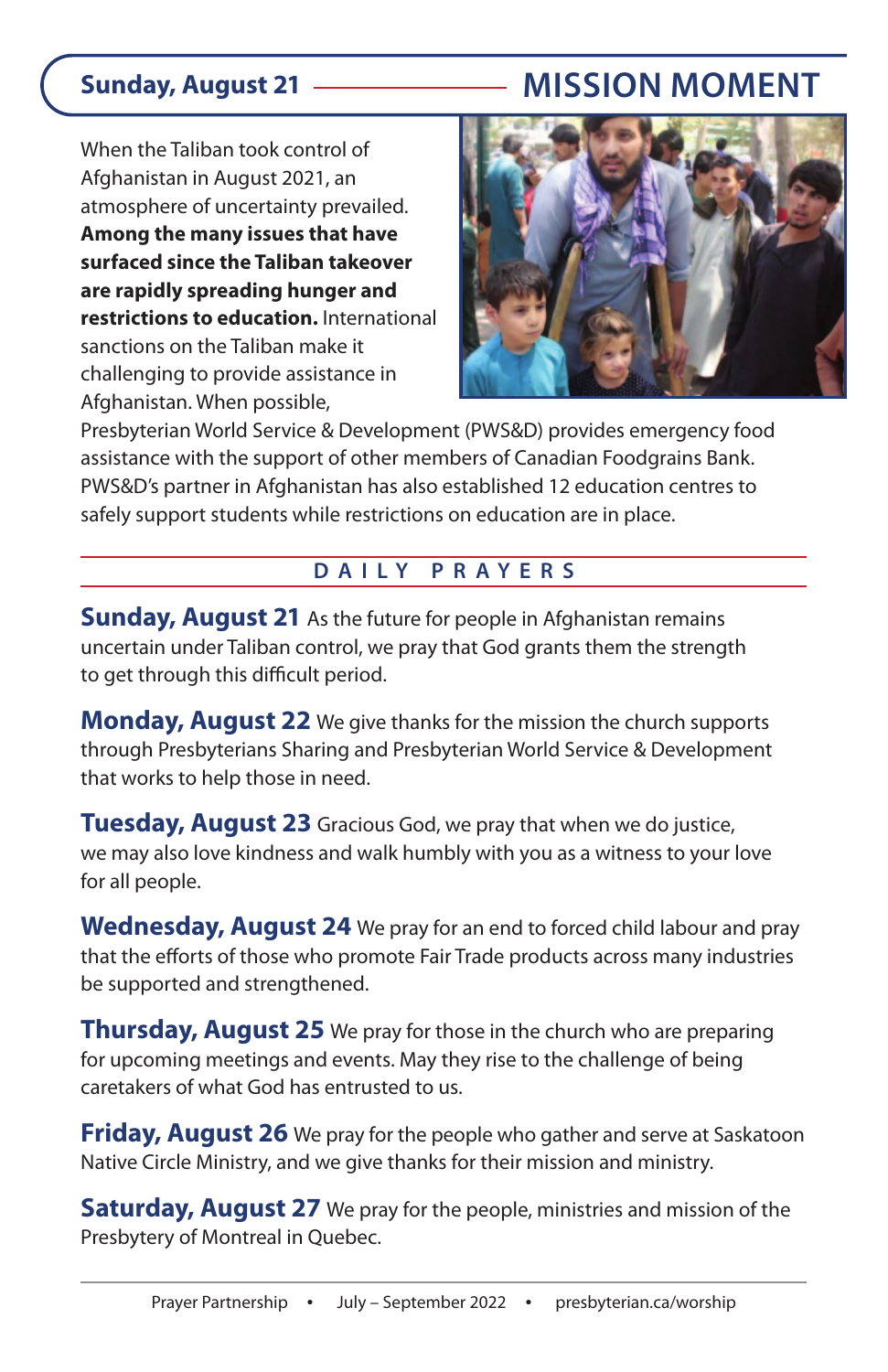### **SOCIAL ACTION SPOTLIGHT**

## **Children's Rights and Repealing Section 43 of the Criminal Code of Canada**

In 2021, the General Assembly endorsed the Joint Statement on Physical Punishment of Children and Youth. Developed by a national coalition of organizations facilitated by the Children's Hospital of Eastern Ontario (CHEO), the Joint Statement provides an extensive and well-researched overview of the developmental outcomes and the destructive results of physical punishment on the mental, physical and spiritual health of children and youth. It calls for repealing Section 43 of the Criminal Code of Canada, which currently allows for using "force by way of correction…if the force does not exceed what is reasonable under the circumstances" when disciplining a child.

One of the important reasons to pursue repealing Section 43 is that the Truth and Reconciliation Commission of Canada included doing so in its Calls to Action (Call to Action No. 6). Endorsing the Joint Statement helps the church live out the commitments we made in our 1994 Confession to walk the path of reconciliation with Indigenous peoples. It is also in line with the commitments we have made in our subordinate standards, such as Living Faith, which asserts that justice involves seeking the best way to create well-being in every society and protecting humans, which, of course, includes children and youth (8.4.4–5).

Repealing Section 43 would help protect children and youth and create such well-being. Further research and consultation have confirmed the findings of the Joint Statement. At the same time, no peer-reviewed research or scientifically credible evidence has contradicted the Joint Statement's findings.

### **What can you do?**

- **•** Visit the CHEO website at cheo.on.ca to learn more about the Joint Statement on Physical Punishment of Children and Youth, which the church has endorsed.
- **•** Engage in study and theological reflection of the Joint Statement and the church's endorsement of it. Education materials are available online on the Social Action Hub of the PCC website: presbyterian.ca/well-being.
- **•** Advocate repealing Section 43 of the Criminal Code of Canada by writing to your federally elected official.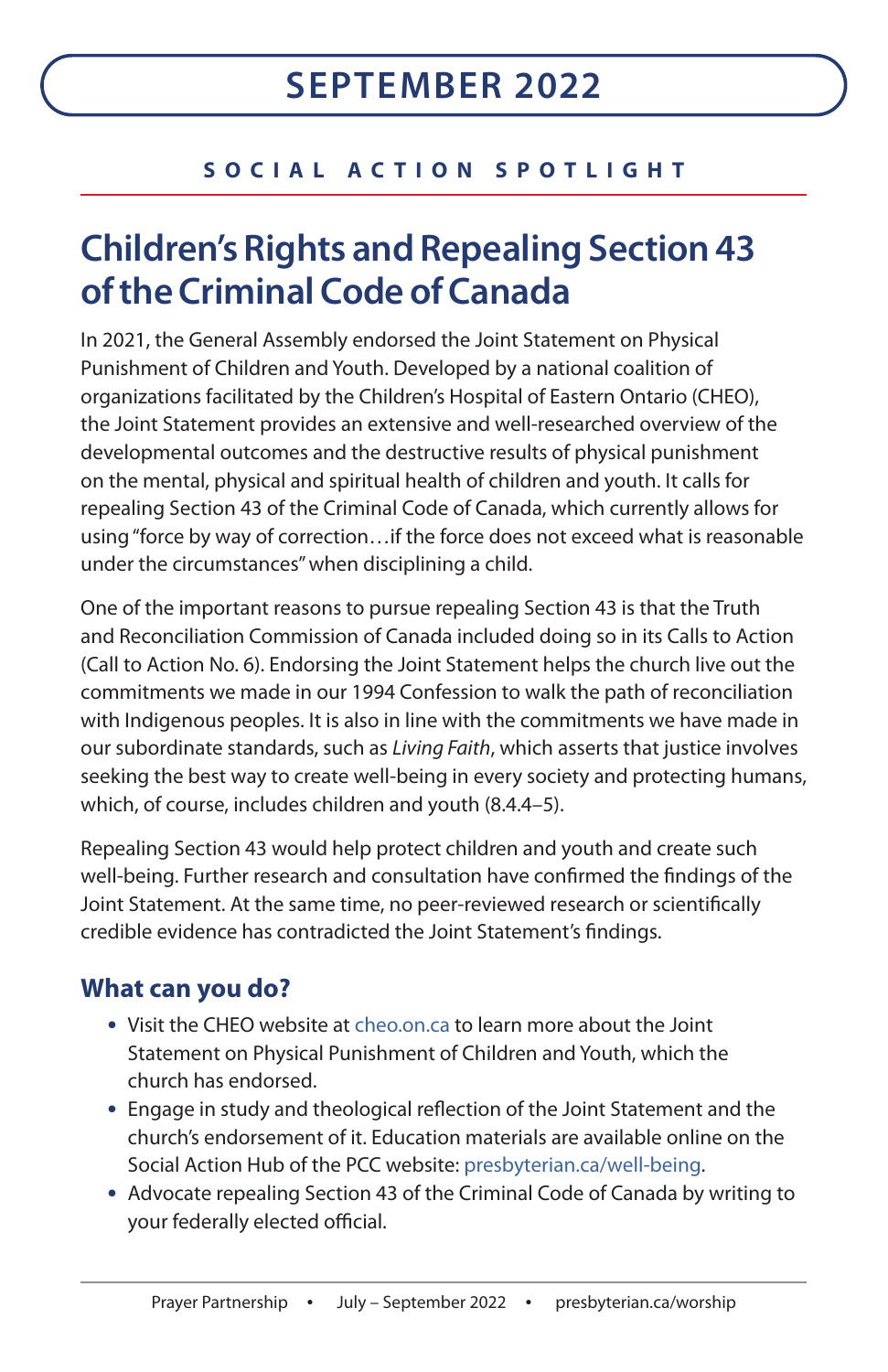## **Sunday, August 28 MISSION MOMENT**

The Respite Ministry of St. Columba—a parish of the Presbyterian Church of Mauritius—supports families who care for people with intellectual and physical challenges by giving guardians and family members an opportunity to have a break while trained volunteers help take care of their children or dependents. Presbyterians Sharing supported renovations to make the parish more accessible, including modifying washrooms and installing ramps



where there were only stairs. The Rev. Rodney Curpanen of St. Columba shared, **"We are very grateful for the support extended to us by The Presbyterian Church in Canada** that enriches and heightens our hospitality ministries to strangers, poor, needy and marginalized. Thank you for your partnership."

### **DAILY PRAYERS**

**Sunday, August 28** We give thanks for the Rev. Rodney Curpanen and the Respite Ministry of St. Columba in Mauritius, providing hospitality to the families caring for people living with disabilities.

**Monday, August 29** We pray for the Rev. Stephen Kendall and his family as he begins retirement after 35 years of ordained ministry—24 of which he served as a dedicated Principal Clerk of the General Assembly.

**Tuesday, August 30** We pray for the spirit of Christian stewardship so that we may give generously of our time, talent and treasure to share God's love in our church and throughout the world.

**Wednesday, August 31 (International Day for People of African Descent)** Recognizing the harmful legacy of colonization faced by people of African descent, we seek the Spirit's wisdom as we work to eliminate anti-Black racism.

**Thursday, September 1** We pray for the people who gather and serve at Mistawasis Memorial Presbyterian Church in Northern Saskatchewan, and we give thanks for their mission and ministry.

**Friday, September 2** We pray for the people, ministries and mission of the Presbytery of Eastern Han-Ca.

**Saturday, September 3** We pray for participants of the World Council of Churches' 11th Assembly in Germany as they engage in this unique global expression of unity.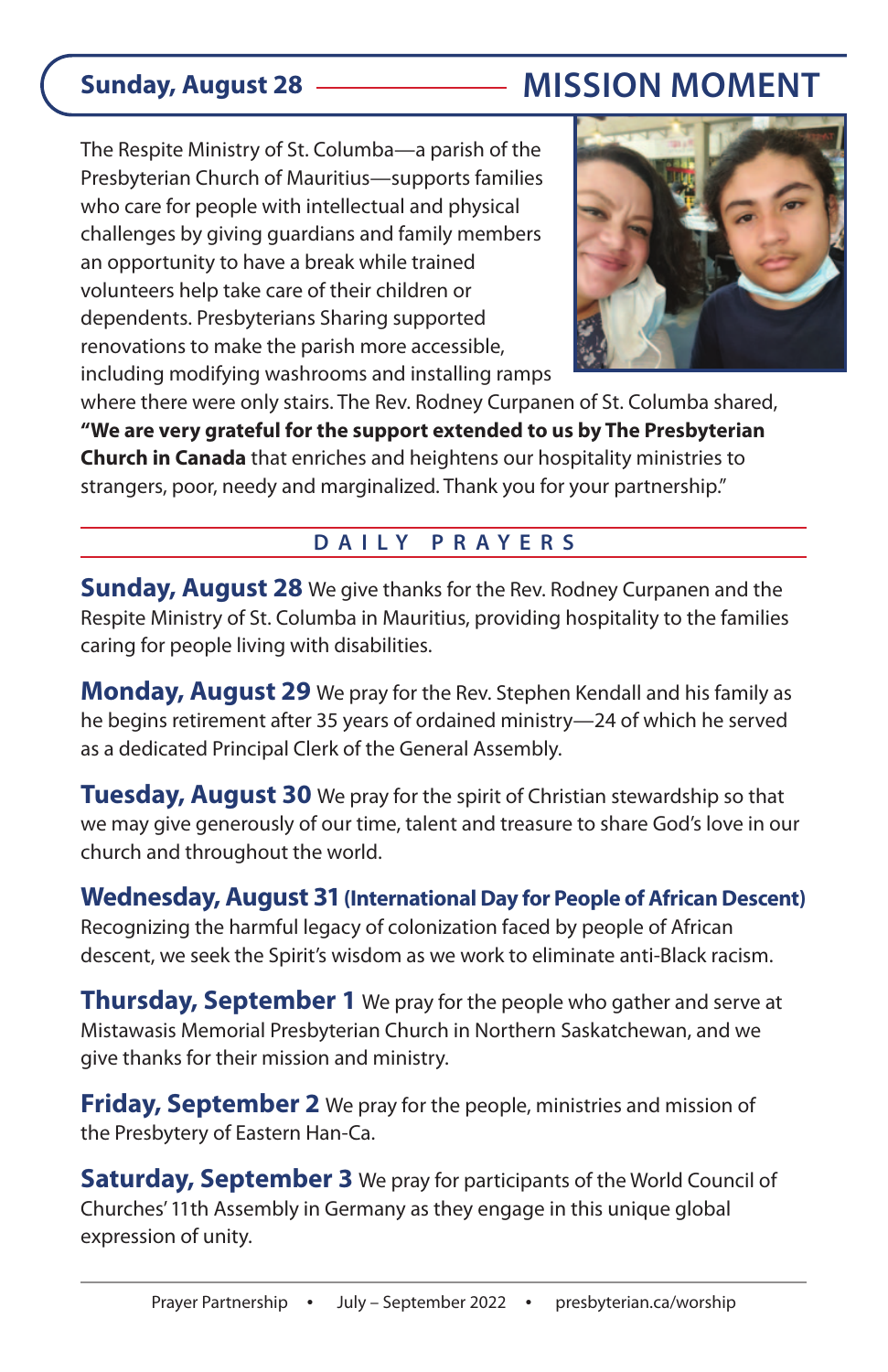## **Sunday, September 4 MISSION MOMENT**

Vanea is 15 years old and lives in Malawi with her parents and four siblings. When Vanea finished primary school, she wrote an entrance exam for secondary school and was selected to attend the Neno Girls School, supported by the PCC through Presbyterian World Service & Development (PWS&D). Sadly, Vanea's



parents couldn't afford the school fees and she was forced to withdraw. PWS&D recognizes the importance of education for young girls to achieve their dreams and gain self-confidence. **PWS&D provides scholarships for orphans and vulnerable girls in Malawi to attend the Neno Girls School, who otherwise could not afford to due to financial constraints.** Vanea was one of the students selected for this scholarship and is now completing her high school education.

### **DAILY PRAYERS**

**Sunday, September 4** We give thanks for programs the church supports through Presbyterian World Service & Development that empower girls to rise above disadvantage and pursue their goals.

**Monday, September 5 (Labour Day)** We give thanks to God for tasks completed with pride, for work to do, and for the strength and ability to do it; and we pray for those who do not have enough work and for those who have too much.

**Tuesday, September 6** We pray for the Rev. Victor Kim as he commences his ministry as Principal Clerk of the General Assembly.

**Wednesday, September 7** We pray for the members and work of the Committee on History.

**Thursday, September 8 (World Literacy Day)** We pray for Presbyterian World Service & Development partners in Afghanistan, Guatemala and Malawi as they teach children and youth to read and write.

**Friday, September 9** We pray for the Protestant Theological Seminary in Matanzas, equipping pastors and being a prophetic voice in Cuban society for over 76 years.

**Saturday, September 10** We pray that new students at our theological colleges, particularly international students, find strength and friendship in this community of learning.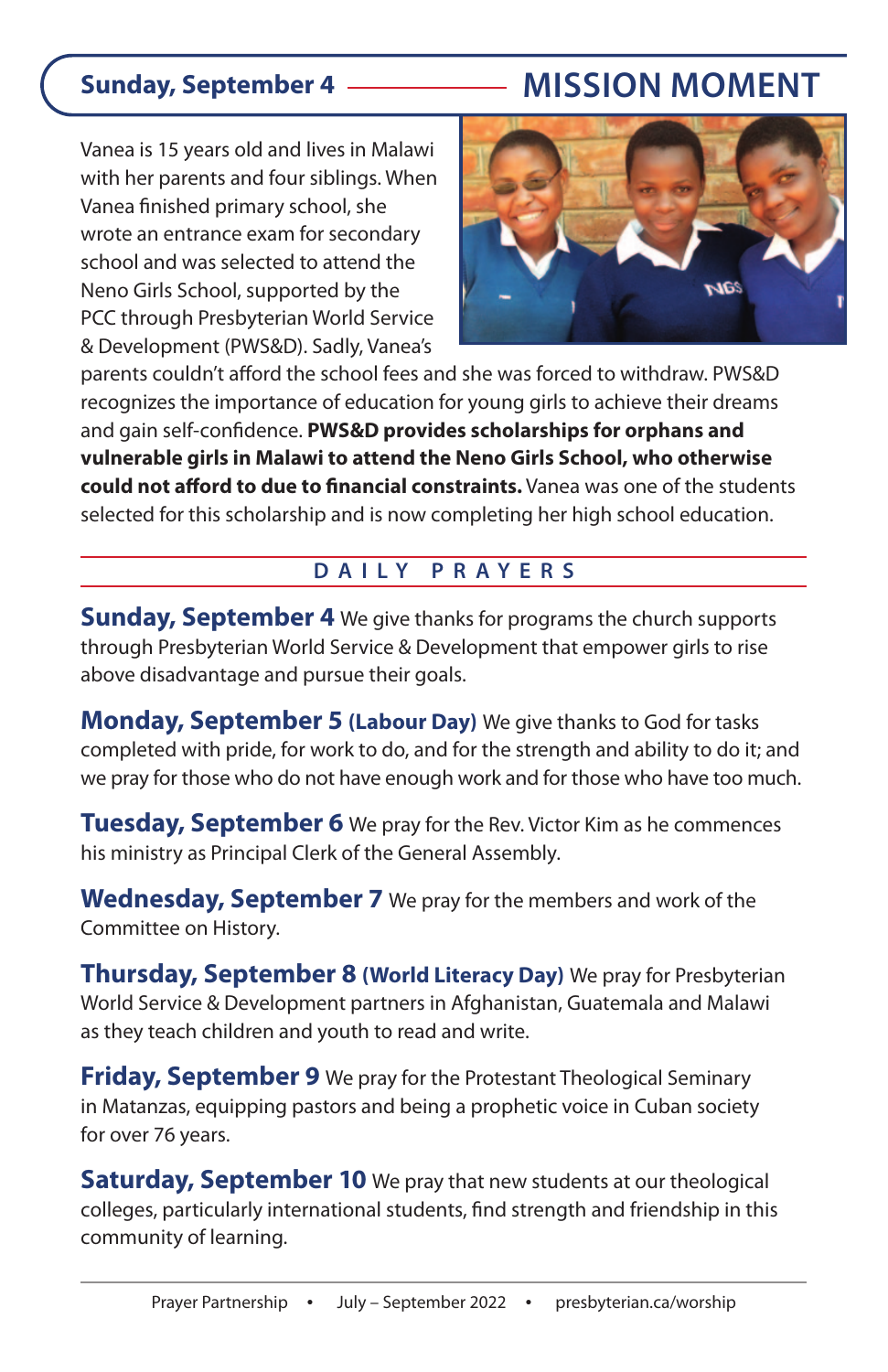## **Sunday, September 11 MISSION MOMENT**

**Inspired by the early apostles, the Rev. Mike Veenema launched REACH, a ministry that takes place in the streets, screens, homes and public institutions of Nova Scotia's Annapolis Valley.** REACH focuses on gathering people to worship and become disciples of Jesus Christ. Central to this ministry is Mike's willingness to go out and draw people together in worship



where they are. As the Rev. Mike himself described, "Whether they are in custody, in long-term care, struggling on the streets, or in their homes, I go to where they are." Mike receives coaching and training support through Cyclical PCC, a church-planting initiative that is supported by gifts to Presbyterians Sharing.

#### **DAILY PRAYERS**

**Sunday, September 11** We pray for the Rev. Michael Veenema and the REACH ministry in Nova Scotia.

**Monday, September 12** We give thanks and pray for teachers and all those who support education in schools.

**Tuesday, September 13** We pray for the members and work of the Committee on Church Doctrine.

**Wednesday, September 14** We pray for clergy who are beginning their service in active ministry in their first pastoral charges, as well as for clergy who are entering retirement.

**Thursday, September 15** We pray for the members and work of the National Indigenous Ministry Council.

**Friday, September 16** We pray for LGBTQI2+ refugees seeking sanctuary. We pray for their safety and give thanks for their sponsors.

**Saturday, September 17** We pray for members of the Atlantic Mission Society as they meet online for their Annual Meeting today.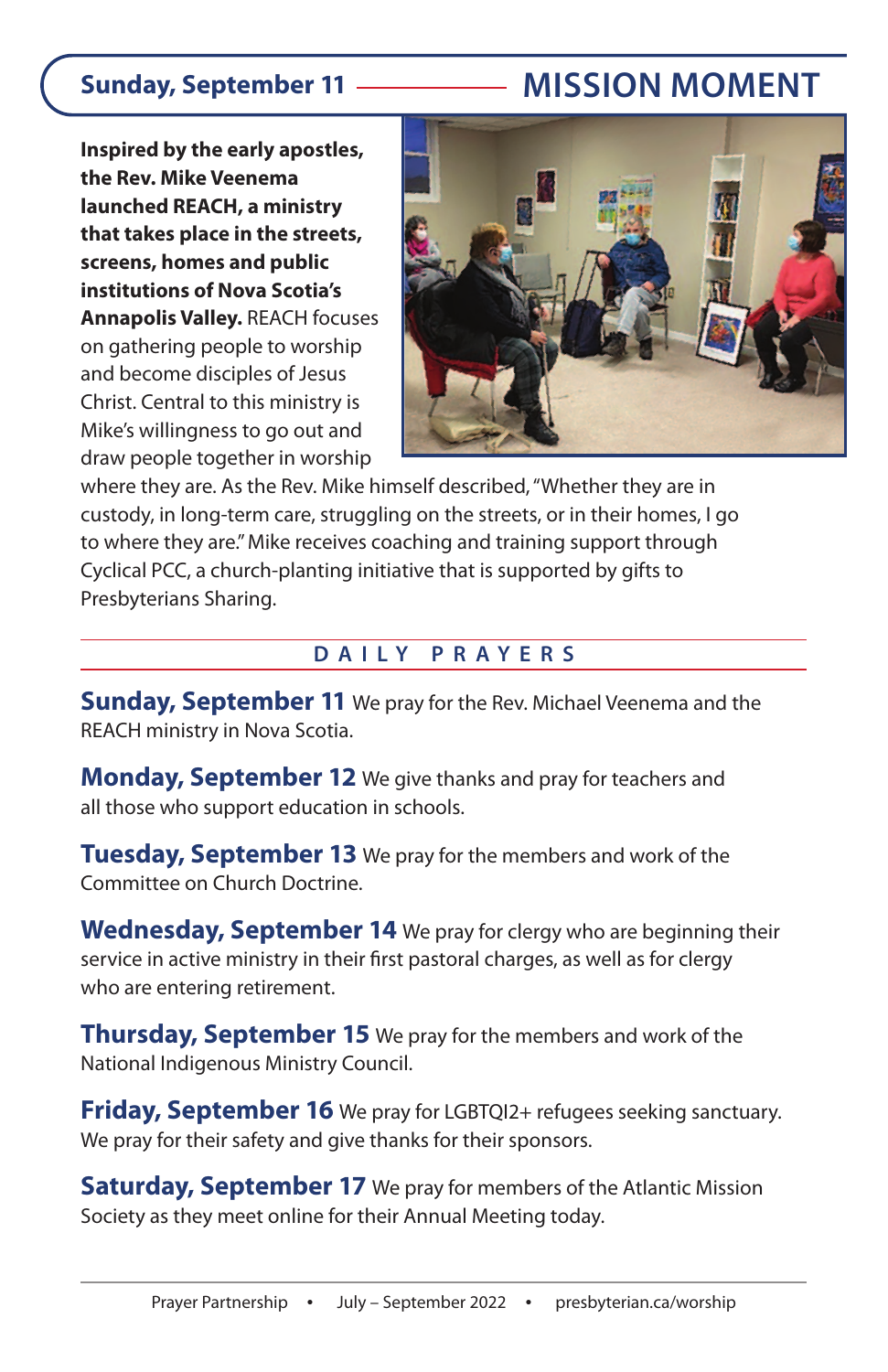## **Sunday, September 18 MISSION MOMENT**

**Presbyterian World Service & Development (PWS&D) works to improve the quality of life for people living with disabilities.** John, who had a limb amputated when he was younger, is a participant in a livelihoods program at the Garu Community-Based Rehabilitation Centre. As a participant, John was able to attend a workshop on vegetable production. "I can't thank the program and their partners, like



PWS&D, enough. I can produce enough food now to feed myself and my family because of the training and the seed that I received from the program. Thankfully, the training and the seed I received came at the right time and has proven to be the game-changer. Thank you so much for the timely intervention," shared John. This livelihoods program with the Garu Community-Based Rehabilitation Centre is supported by PWS&D through the Presbyterian Church of Ghana.

### **DAILY PRAYERS**

**Sunday, September 18** We pray for people living with disabilities in Ghana and give thanks for the education that they receive through the Garu Community-Based Rehabilitation Program to improve their quality of life.

**Monday, September 19** We pray for Sylvia Haddad, Director of the Joint Christian Committee for Social Service (JCC) in Beirut, Lebanon. May God grant her strength and wisdom as she and the JCC share God's love and hope with Palestinian and Syrian refugees.

**Tuesday, September 20** We pray for the members and work of the International Affairs Committee.

**Wednesday, September 21 (International Day of Prayer for Peace)** We pray for the power to devote our thought and energy to the task of making peace in the world, in our communities, in our churches and in our homes.

**Thursday, September 22** We pray for clerks of Session as they work with ministers and elders to provide leadership and pastoral care to congregations across Canada.

**Friday, September 23** We pray for the people, ministries and mission of the Presbytery of Pictou in Nova Scotia.

**Saturday, September 24** We pray for the members and work of the Assembly Council.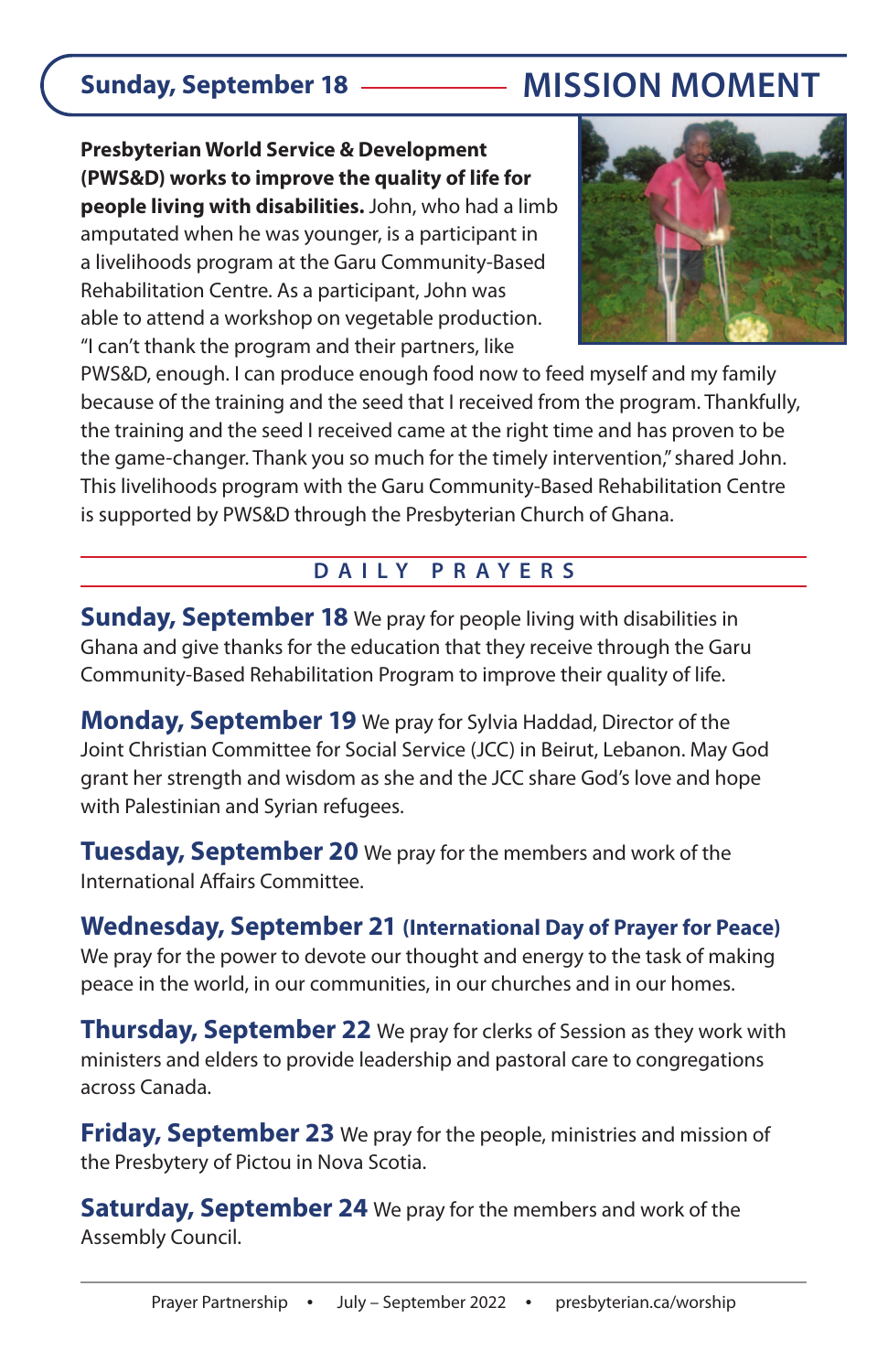## **Sunday, September 25 MISSION MOMENT**

#### **Giving to Presbyterians Sharing means participating in Christ's mission together.**

Our gifts bring hope and transformation to vulnerable individuals and communities in Canada. We equip congregations and leaders through resources and webinars. We connect Presbyterians across the country through the



Presbyterian Connection newspaper. We provide free websites for congregations, synods, presbyteries, camps and specialized ministries. We equip ministers through our theological colleges. We help congregations discern God's call and create a plan for their future through renewal programs. We support the PCC's efforts of confession, truth and reconciliation with Indigenous peoples and communities. We live out the biblical call to seek justice, love kindness and walk humbly with God. And so much more. Together, with Presbyterians across Canada, we are making mission and ministry happen!

#### **DAILY PRAYERS**

**Sunday, September 25 (Presbyterians Sharing Sunday)** We give thanks for generous gifts to Presbyterians Sharing as we carry out the mission and ministry of the PCC together.

**Monday, September 26** We pray for the Presbytery of Kingston, the Presbytery of Lindsay-Peterborough, and other presbyteries having deep conversations about the shape of ministry for congregations within their bounds.

**Tuesday, September 27** We pray that all of us be kept steadfast in faith and service. May we be assured that the fullness of God's glory be shown and shared with others through us.

**Wednesday, September 28** We pray for the people who gather and serve at Cedar Tree Ministries on Vancouver Island, British Columbia, and we give thanks for their mission and ministry.

**Thursday, September 29** We pray for ministers of our church as they continue in faithful ministry through challenging times.

**Friday, September 30 (National Day for Truth and Reconciliation/ Orange Shirt Day)** We honour Survivors of Residential Schools, children who died because of Residential Schools and members of their families. Having rejected the Doctrine of Discovery, we commit to walk in ways that will end anti-Indigenous racism.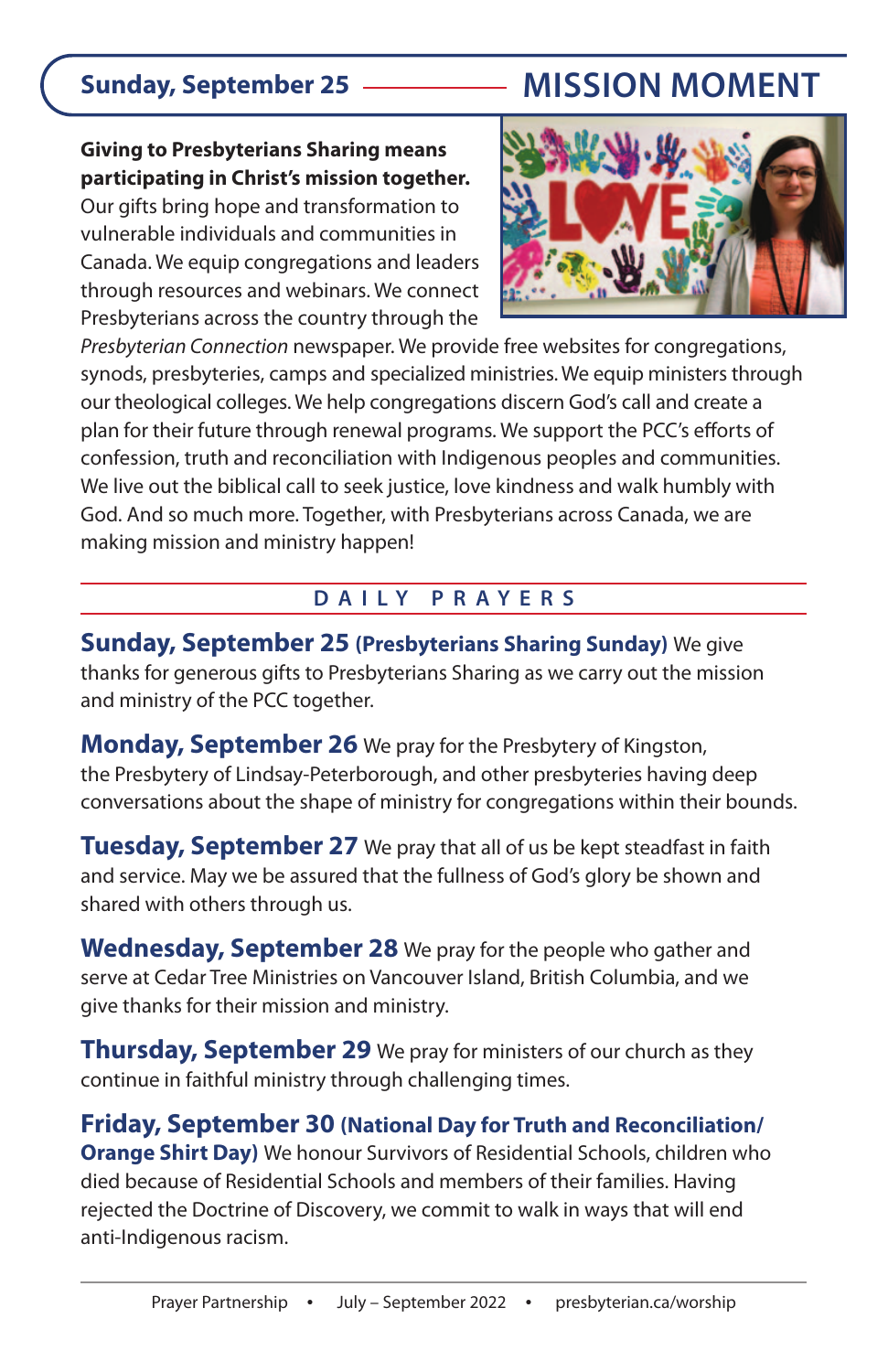# **One Mission, Two Funds**

Your gifts to Presbyterians Sharing and Presbyterian World Service & Development are making a difference!

**Presbyterians Sharing** supports the overall mission and ministry of The Presbyterian Church in Canada. Congregations are encouraged to raise an accepted allocation each year.



### **Presbyterian World Service & Development**

is the PCC's development and relief agency. PWS&D raises funds directly from congregations and individuals and through government grants—over and above gifts to Presbyterians Sharing. International Ministries mission personnel, funded through Presbyterians Sharing, often work with PWS&D partners.